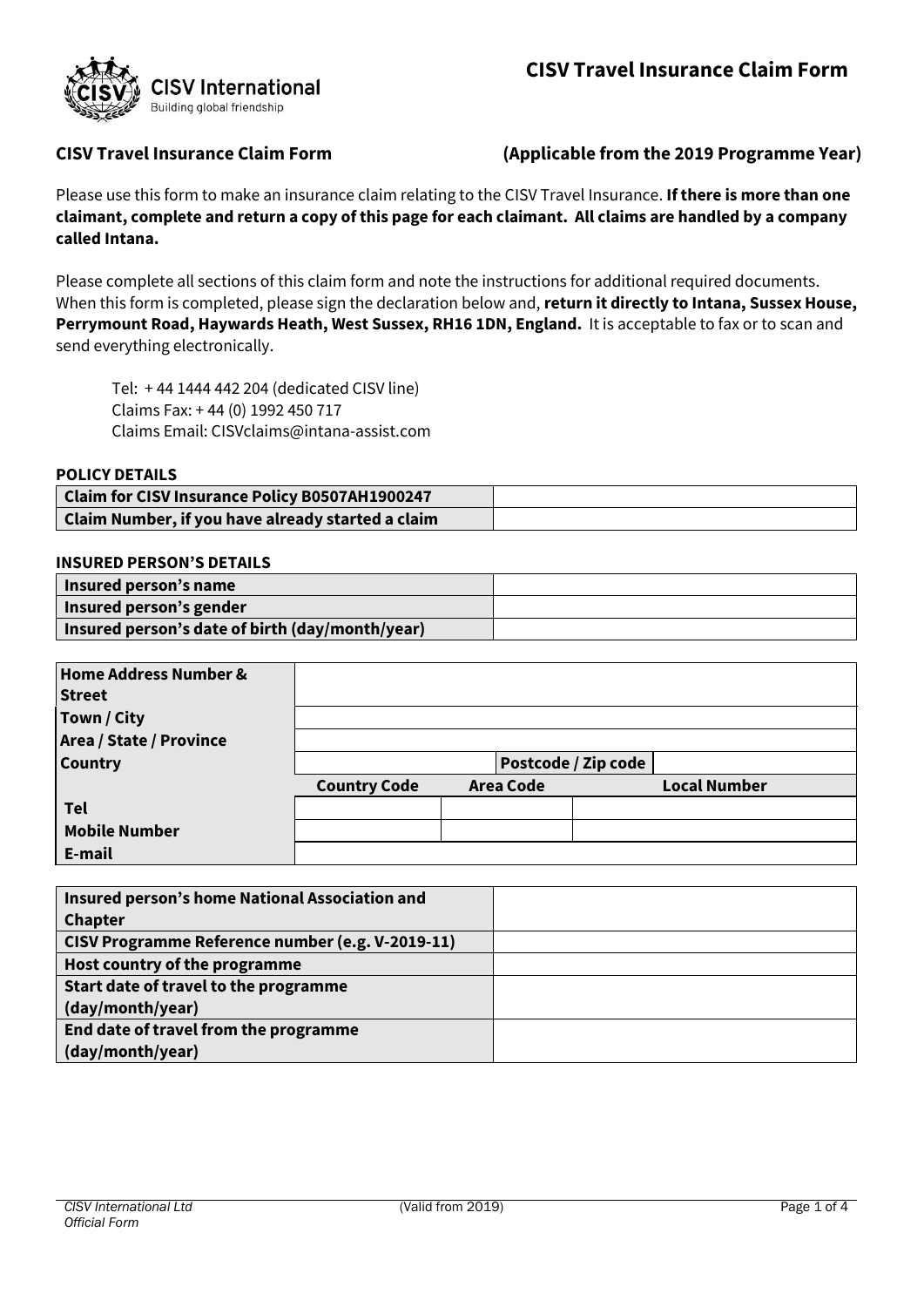#### **CLAIMANT'S DETAILS (if different from insured person above e.g. if a parent or guardian is making the claim for their child).**

| TOT LITEIT CHILD,       |                     |                  |  |                     |  |
|-------------------------|---------------------|------------------|--|---------------------|--|
| <b>Given Name</b>       |                     |                  |  |                     |  |
| <b>Surname</b>          |                     |                  |  |                     |  |
| Number & Street         |                     |                  |  |                     |  |
| Town / City             |                     |                  |  |                     |  |
| Area / State / Province |                     |                  |  |                     |  |
| <b>Country</b>          | Postcode / Zip code |                  |  |                     |  |
|                         | <b>Country Code</b> | <b>Area Code</b> |  | <b>Local Number</b> |  |
| <b>Tel</b>              |                     |                  |  |                     |  |
| Fax                     |                     |                  |  |                     |  |
| <b>Mobile Number</b>    |                     |                  |  |                     |  |
| E-mail                  |                     |                  |  |                     |  |

#### **CLAIMANTS BANK DETAILS (so Intana can pay you directly).**

| <b>Bank Account in the name of</b> |                  |
|------------------------------------|------------------|
| <b>Bank Name</b>                   |                  |
| <b>Bank Address</b>                |                  |
| <b>Bank Account Number</b>         | <b>Bank IBAN</b> |
|                                    | number           |
| <b>Bank Sort / BIC Code</b>        |                  |

### **FINANCIAL INFORMATION FOR CLAIM):**

| <b>Currency:</b>     | Total amount you are claiming:  |  |
|----------------------|---------------------------------|--|
| Amount paid to date: | Attach all invoices or receipts |  |

## **DETAILS OF THE INCIDENT**

| Date of incident / loss (day/month/year)    |  |
|---------------------------------------------|--|
| Place of incident / loss (City and country) |  |

## **Give a brief description of incident or loss**

The box will expand as you type, but feel free to attach additional pages as needed. If you do, please be sure to put your name and date of birth on each page indicating that this relates to your claim.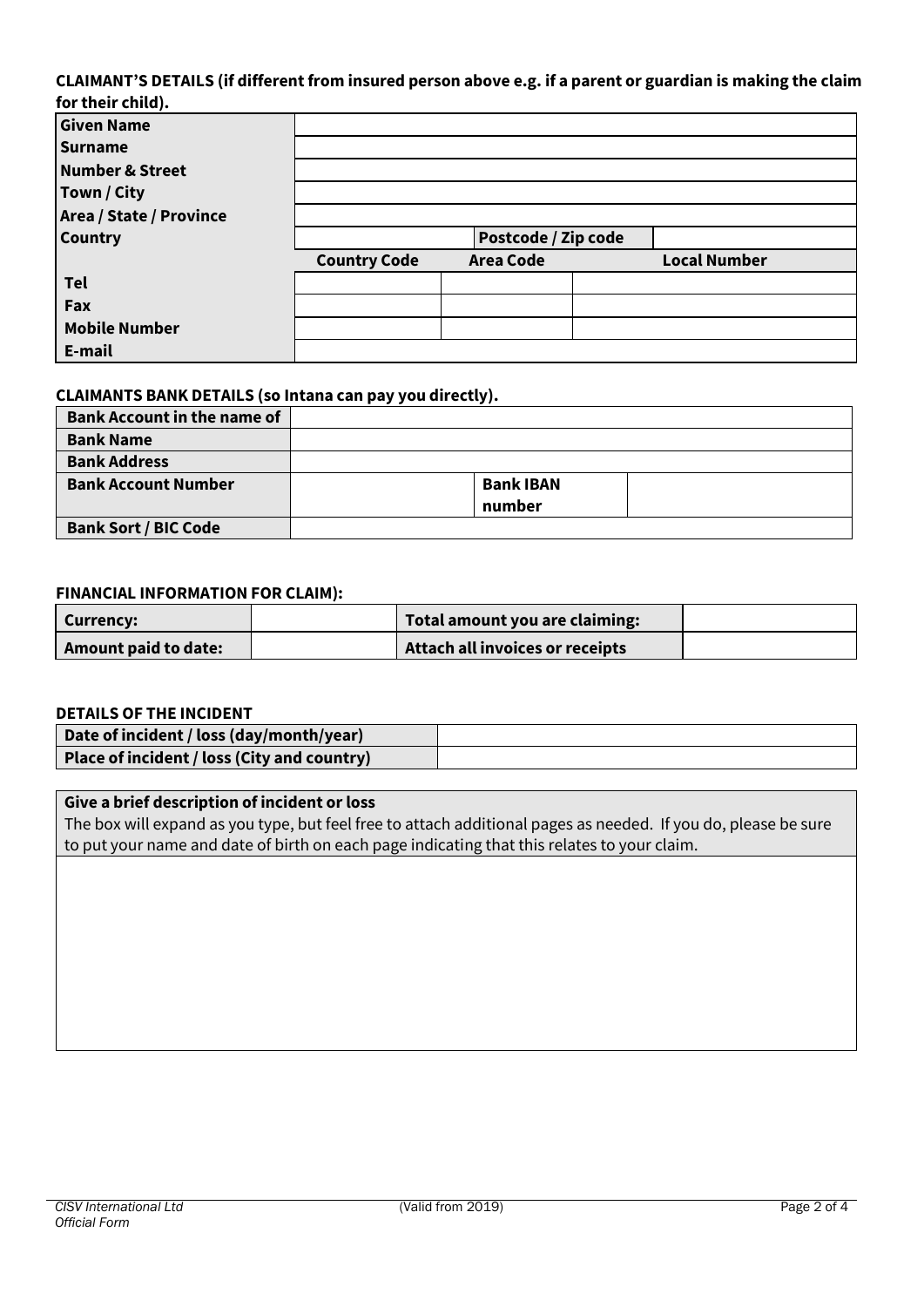# **OTHER SPECIFIC STEPS**

| If the claim is for flight cancellation, baggage lost or damaged in transit, did you file a<br>claim with the carrier? (Yes/No) |  |
|---------------------------------------------------------------------------------------------------------------------------------|--|
| Note that a carrier claim is required.                                                                                          |  |
| It the claim is for theft of property or personal liability, did you notify the police?                                         |  |
| (Yes/No)                                                                                                                        |  |
| Note that notification is required for theft.                                                                                   |  |

# **Please attach the following data / forms required by Intana to process your claim:**

| <b>Medical &amp; Accident Expenses</b>                       | <b>Personal Liability Claim</b>                               |
|--------------------------------------------------------------|---------------------------------------------------------------|
| Completed CISV Travel Insurance Claim form                   | Completed CISV Travel Insurance Claim Form                    |
| Completed CISV Health Form<br>$\bullet$                      | Invoices/receipts<br>$\bullet$                                |
| Completed CISV Legal Form<br>$\bullet$                       | Police Report (if appropriate)                                |
| Treating Physician's Report<br>$\bullet$                     |                                                               |
| Invoices/receipts<br>$\bullet$                               |                                                               |
| <b>Baggage Claim</b>                                         | <b>Cancellation Claim</b>                                     |
| Completed CISV Travel Insurance Claim form                   | Completed CISV Travel Insurance Claim Form                    |
| Carrier's Report (for baggage lost / damages in<br>$\bullet$ | Invoices/ receipts for airline tickets and<br>$\bullet$       |
| transit)                                                     | cancellation fee                                              |
| Police Report (for stolen property).                         | Carrier's Report (for trip cancellation)                      |
| Invoices/receipts<br>$\bullet$                               | CISV International memo if the event / programme<br>$\bullet$ |
|                                                              | has been cancelled due to security issues                     |
| <b>Travel Delay</b>                                          | <b>Personal Accident</b>                                      |
| Original booking invoice or e-ticket                         |                                                               |
| Written confirmation from the transport carrier<br>$\bullet$ | <b>Accidental Death</b>                                       |
| of the reason for the delay                                  | Death Certificate<br>$\bullet$                                |
| Evidence of the actual travel date and time for<br>$\bullet$ | Police report<br>$\bullet$                                    |
| the ship, aircraft or train, such as an e-ticket,            |                                                               |
| ticket stub or written confirmation from the                 | <b>Disablement</b>                                            |
| transport carrier                                            | Refer to Intana Claims Team<br>$\bullet$                      |

# **Note: In ALL cases documents must be supplied with the Claim Form at the Claimant's expense. Failure to do so will delay the processing of your claim and could result in it being declined. Scans are acceptable**